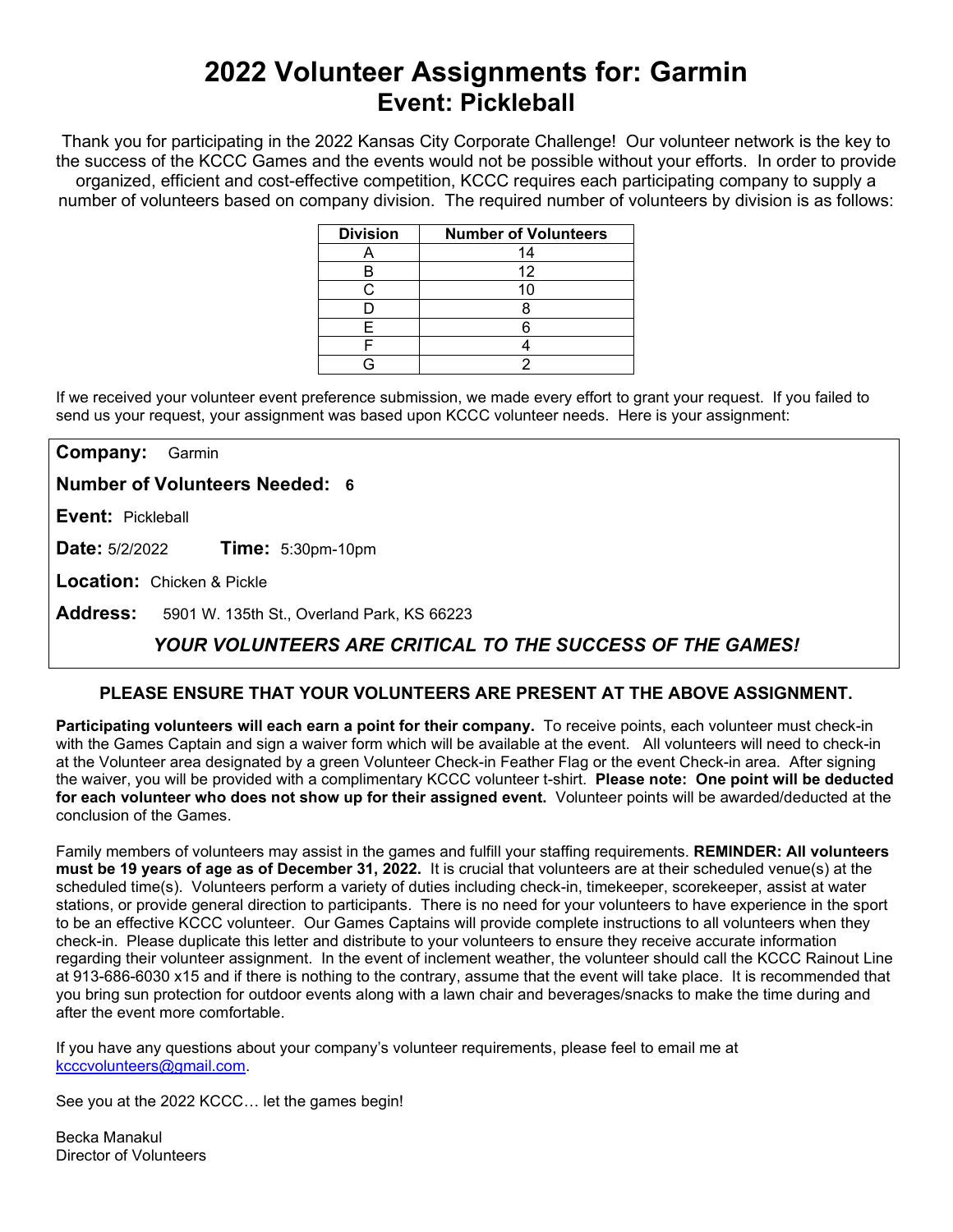# **2022 Volunteer Assignments for: Garmin Event: Pickleball**

Thank you for participating in the 2022 Kansas City Corporate Challenge! Our volunteer network is the key to the success of the KCCC Games and the events would not be possible without your efforts.In order to provide organized, efficient and cost-effective competition, KCCC requires each participating company to supply a number of volunteers based on company division. The required number of volunteers by division is as follows:

| <b>Division</b> | <b>Number of Volunteers</b> |
|-----------------|-----------------------------|
|                 | 14                          |
|                 | 12                          |
|                 |                             |
|                 |                             |
|                 |                             |
|                 |                             |
|                 |                             |

If we received your volunteer event preference submission, we made every effort to grant your request. If you failed to send us your request, your assignment was based upon KCCC volunteer needs. Here is your assignment:

**Company:** Garmin

**Number of Volunteers Needed: 4**

**Event:** Pickleball

**Date:** 5/3/2022 **Time:** 5:30pm-10pm

**Location:** Chicken & Pickle

**Address:** 5901 W. 135th St., Overland Park, KS 66223

## *YOUR VOLUNTEERS ARE CRITICAL TO THE SUCCESS OF THE GAMES!*

### **PLEASE ENSURE THAT YOUR VOLUNTEERS ARE PRESENT AT THE ABOVE ASSIGNMENT.**

**Participating volunteers will each earn a point for their company.** To receive points, each volunteer must check-in with the Games Captain and sign a waiver form which will be available at the event. All volunteers will need to check-in at the Volunteer area designated by a green Volunteer Check-in Feather Flag or the event Check-in area. After signing the waiver, you will be provided with a complimentary KCCC volunteer t-shirt. **Please note: One point will be deducted for each volunteer who does not show up for their assigned event.** Volunteer points will be awarded/deducted at the conclusion of the Games.

Family members of volunteers may assist in the games and fulfill your staffing requirements. **REMINDER: All volunteers must be 19 years of age as of December 31, 2022.** It is crucial that volunteers are at their scheduled venue(s) at the scheduled time(s). Volunteers perform a variety of duties including check-in, timekeeper, scorekeeper, assist at water stations, or provide general direction to participants. There is no need for your volunteers to have experience in the sport to be an effective KCCC volunteer. Our Games Captains will provide complete instructions to all volunteers when they check-in. Please duplicate this letter and distribute to your volunteers to ensure they receive accurate information regarding their volunteer assignment. In the event of inclement weather, the volunteer should call the KCCC Rainout Line at 913-686-6030 x15 and if there is nothing to the contrary, assume that the event will take place. It is recommended that you bring sun protection for outdoor events along with a lawn chair and beverages/snacks to make the time during and after the event more comfortable.

If you have any questions about your company's volunteer requirements, please feel to email me at [kcccvolunteers@gmail.com.](mailto:kcccvolunteers@gmail.com)

See you at the 2022 KCCC… let the games begin!

Becka Manakul Director of Volunteers